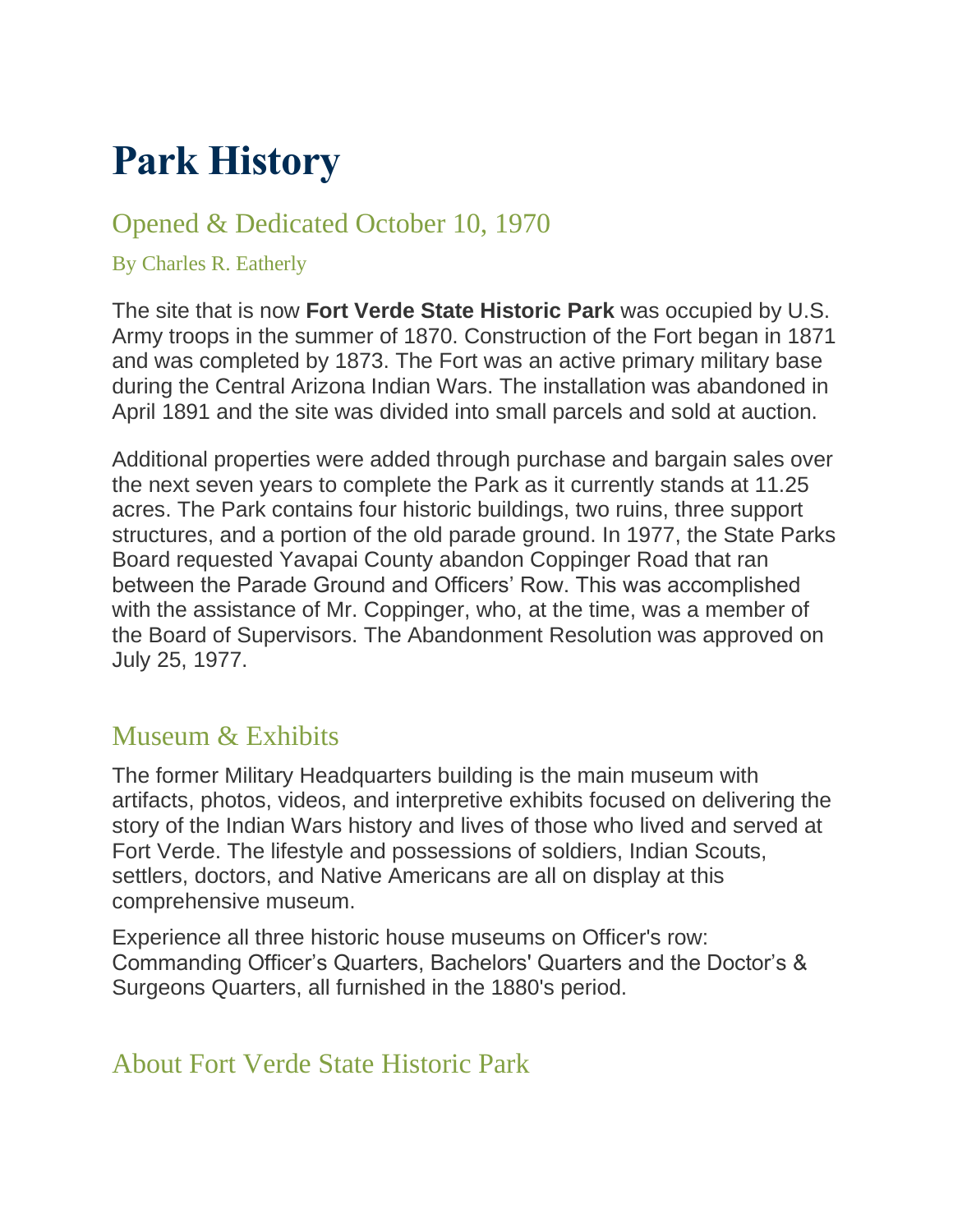Experience life through the eyes of a frontier soldier at Fort Verde State Historic Park. The fort was a base for General Crook's U.S. Army scouts and soldiers in the 1870s and 1880s. From 1865-1891, Camp Lincoln, Camp Verde and Fort Verde were home to officers, doctors, families, enlisted men, and scouts. The park is the best-preserved example of an Indian Wars period fort in Arizona. Several of the original buildings still stand. Today visitors can experience three historic house museums, all furnished in the 1880s period, that are listed on the National and State Register of Historic Places. The former Administration building houses the Visitor Center with interpretive exhibits, period artifacts from military life and history on the Indian Scouts and Indian Wars era.

# **Period History**

# The New Territory

In 1863, the New Mexico territory was divided, creating the Arizona Territory. The new territorial capital was established at Prescott in 1864.

As Anglo settlers entered the rich bottom lands near the Verde River at West Clear Creek, they came into conflict with the Tonto-Apache and Yavapai Indians who were already established in the area. Farms were raided by the Indians for crops and livestock. The settlers fought back bringing about an escalation of hostilities. In May 1865, the settlers demanded military protection.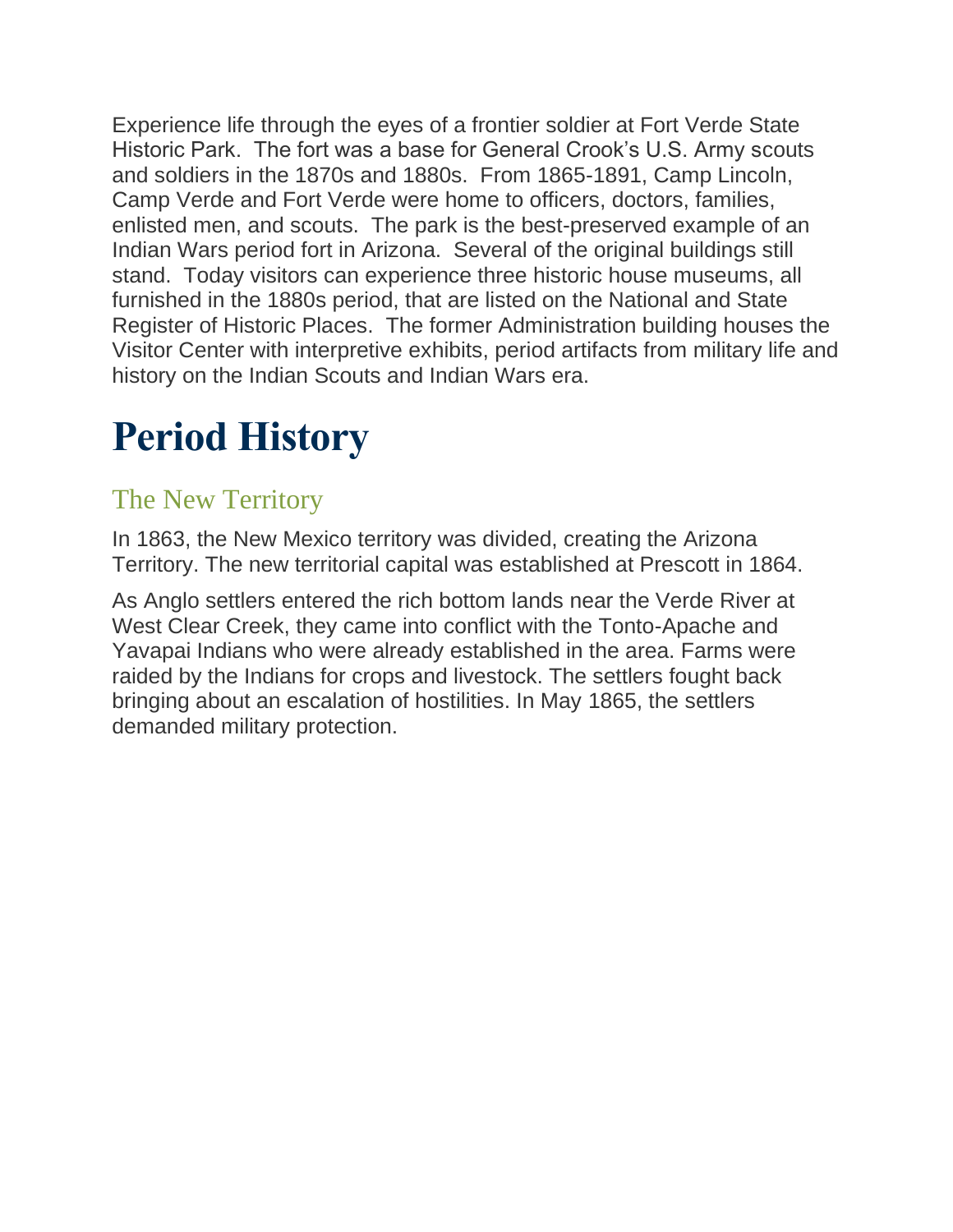

#### *Fort Verde Days*

The early volunteer military units were composed of almost entirely Mexican recruits. Often marching barefoot and on half rations, they were known as fierce fighters.

In August 1865, they established a tent camp overlooking the farms at West Clear Creek. Regular U.S. Army troops relieved the Arizona Volunteers in September 1866. Camp Lincoln, the next post, was established December 1865, and was located one mile north of the present site and was used from 1866 to 1871. In 1868 the name was changed to Camp Verde.

Malaria plagued the camp so much that in 1870, the Army made the decision to move again. Construction started at the present post in 1871. All the buildings were completed by 1873. There were 22 buildings arranged around a parade ground. Designed to house two companies of cavalry and two of infantry, it averaged only one company of each.

Camp Verde served as a staging base for military operations in the surrounding countryside. Infantry troops built a wagon road west to Fort Whipple near Prescott and east to Fort Apache. With its construction the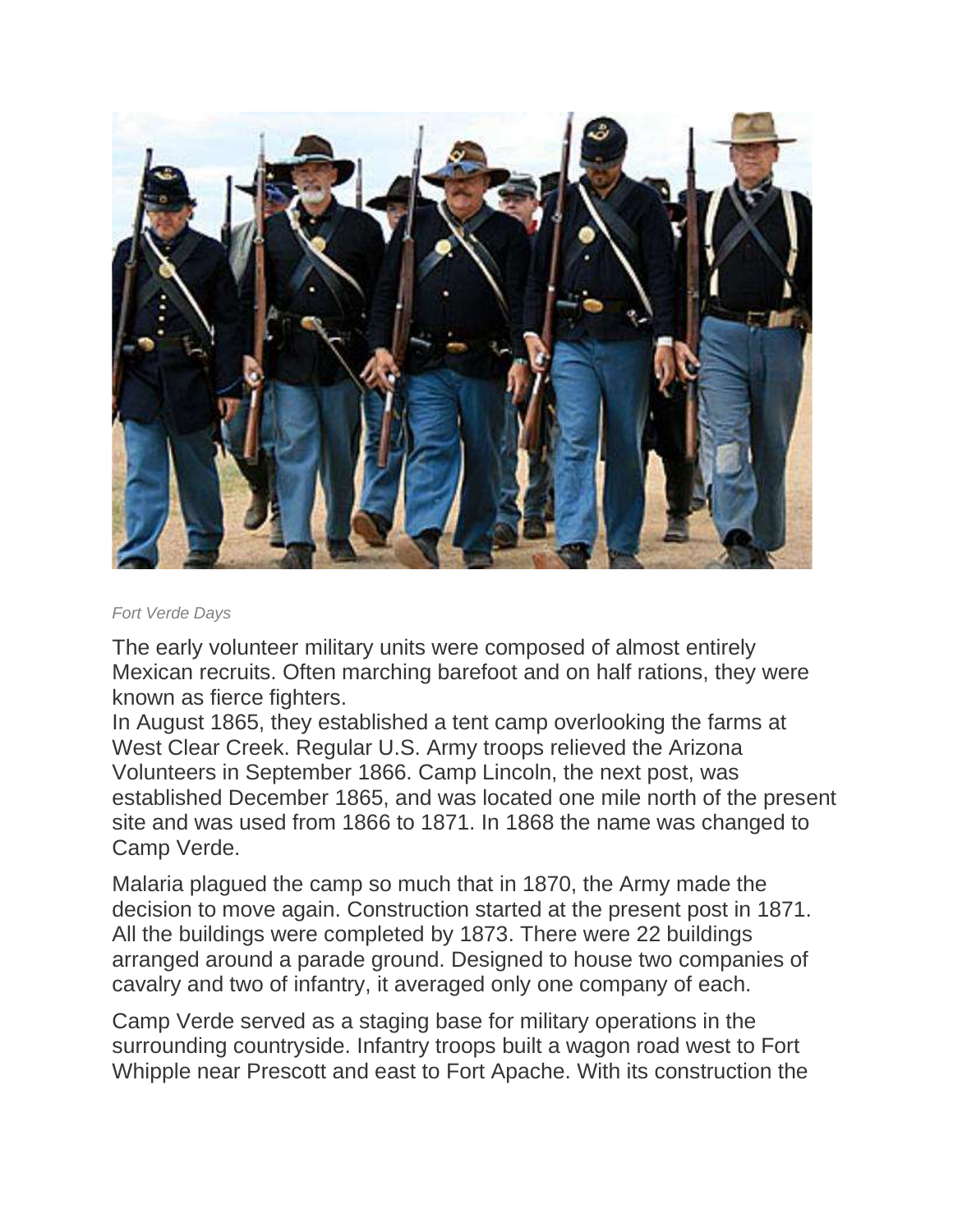movement of troops and supplies improved along the Mogollon Rim. Later it came to be called the Crook Road after General George Crook.

Fort Verde Days, held annually, gives visitors a chance to experience life at the historic fort in the 1890s.



#### Buffalo Soldiers

The first Buffalo Soldiers troop serving at Fort Verde was Troop I, 10th Cavalry of the Buffalo Soldiers. It was organized in 1866 and came to Fort Verde in 1885, following a distinguished record of military service during the Indian Wars of the Western frontier.

The Buffalo Soldiers included two regiments of all-Black cavalry, the 9th and 10th cavalries, formed after Congress passed legislation in 1866 that allowed African Americans to enlist in the country's regular peacetime military.

The legislation also brought about the creation of four Black infantry regiments. Many of the men in these regiments were among the approximately 180,000 African Americans who served in the Union Army during the Civil War.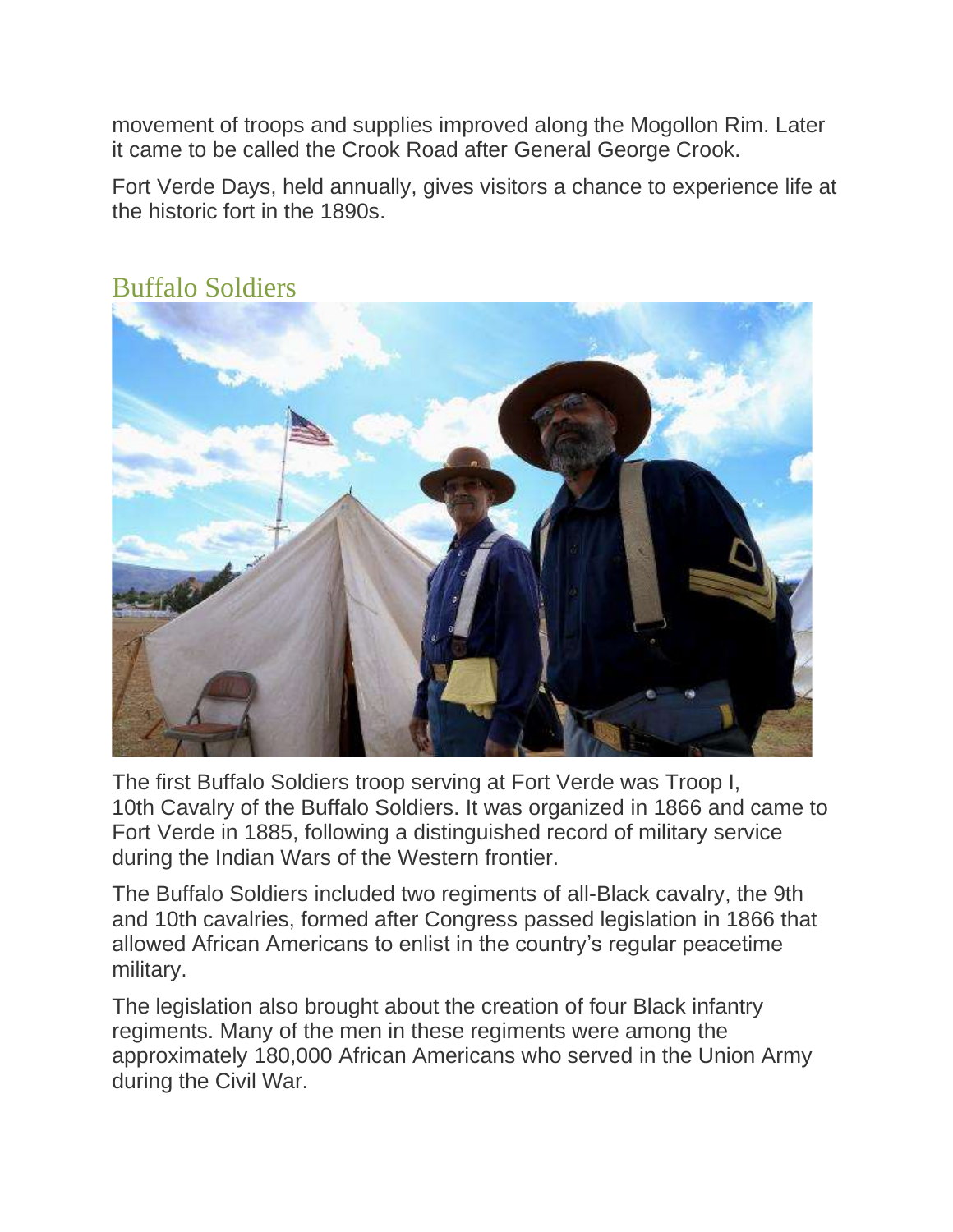Buffalo Soldiers were members of the US 10<sup>th</sup> Cavalry Regiment of the US Army, formed on September 21, 1866 at Fort Leavenworth, Kansas. The nickname "Buffalo Soldier" was given to them by the Native American tribes they fought. The term eventually became synonymous with all of the African-American regiments formed in 1866.

# The Rio Verde Reservation

Federal Indian Policy centered on creating reservations as a way of controlling the Indians. The Rio Verde Reservation was established in 1873 with headquarters near present day Cottonwood. Between 1873 and 1875, nearly 1500 Indians from various bands were placed on the 800 square mile reservation. With the Army's help, Indians built an irrigation ditch and had 56 acres under cultivation in 1874.

In 1875, Congress, acting on demands from businessmen in Tucson, ordered the entire population uprooted and moved to the San Carlos Agency near modern day Globe. In cold late February, the 180-mile tenday trek to the reservation began. It resulted in the death or disappearance of about 100 Indians, from exposure, insufficient food, and a factional fight. The former reservation was opened to miners and settlers in 1877.

# Containment on Reservations

After 1875, the Army's main duty was to put and keep Indians on the San Carlos and Fort Apache reservations. The bands were spread out and mobile, and each group had their own chief making it difficult to negotiate peace. The bands were forced together on the reservation, despite tribal rivalries. Renegades frequently left the reservation. They were hunted down by patrols relying on Indian scouts led by Al Sieber.

# Cibicue and Big Dry Wash

In August 1881, a nervous Indian Agent ordered the Army to arrest Nakai de Klinni, a prominent Apache medicine man. During a tense confrontation at Cibicue on the White Mountain Reservation someone fired a shot. A firefight erupted leaving six soldiers and the Apache medicine man dead. Through the winter both sides tried to preserve a shaky peace. Finally on July 6, 1882 a band of some 50 warriors jumped the reservation and began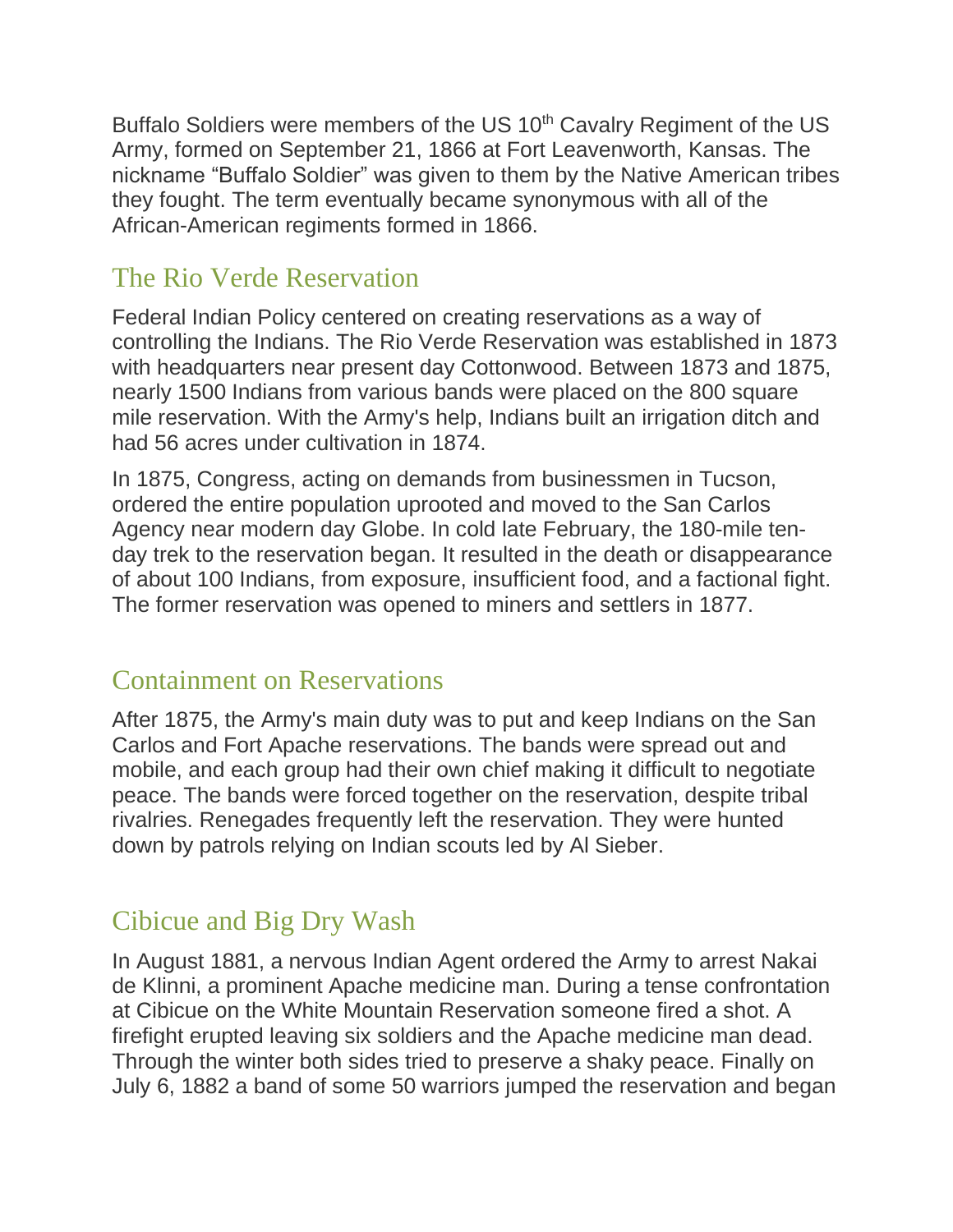raiding throughout the Rim country. The Army, in a textbook example of concentration of force, located the renegades at Big Dry Wash, 37 miles east of Fort Verde. The resulting battle on July 17, 1882 was the last major action of the northern Apache Wars. The Big Dry Wash fight resulted in the death or return to reservations of all the renegades involved.

### The Final Days

Camp Verde had been renamed Fort Verde in 1879 to signify permanence, but with the end of raids by 1882, the Post became less important. It was abandoned in 1891 to the Department of the Interior, which sold it at public auction in 1899.

#### Army Doctors

The quality of Army doctors varied, some had almost no formal training, others were medical school graduates. With few effective medicines their job was a difficult one. All together, 27 doctors served at Ft. Verde. Among the more notable were Dr. Edward Palmer, Dr. Elliot Coues, and Dr. Edgar Mearns.

# Park and Facility Hours

10:00 a.m. - 4:00 p.m. daily

Visitor Center/Park Store

10:00 a.m. - 4:00 p.m. daily

Park Entrance Fees

Adult (14+): \$7.00